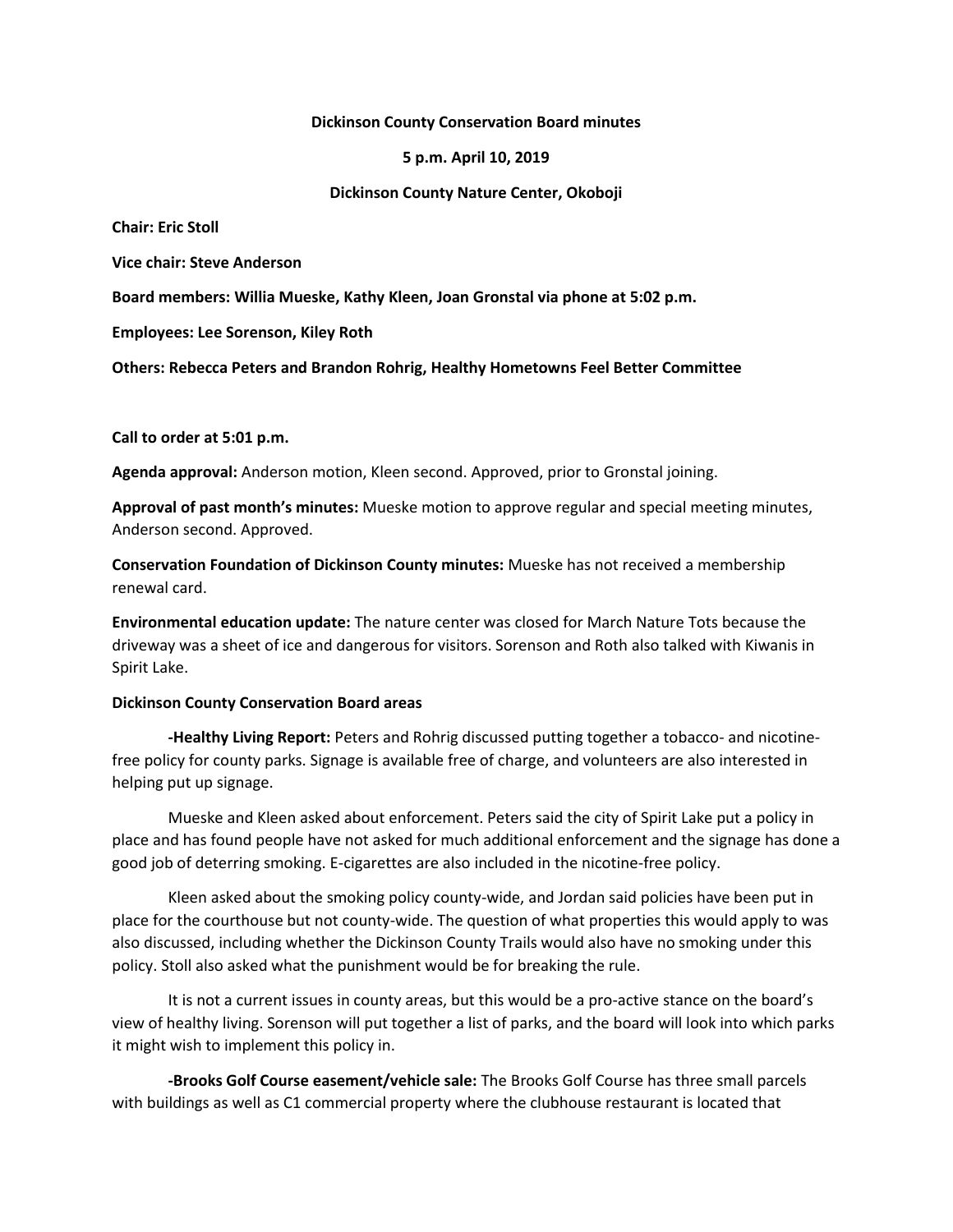Sorenson isn't sure should have a conservation easement on it, held by the Iowa Natural Heritage Foundation.

Stoll said if it is already zoned commercial and is already developed that it should be fine not to put a conservation easement on it, because the donor simply didn't want further development. Jordan suggested that if the development should ever be demolished that perhaps a conservation easement could be established at that point.

Three vehicles were included in the sale of Brooks, and one has left the county. The county attorney has been contacted, and he will send a letter to the person who has possession of county property. Two vehicles are at Brooks Golf Course and are being used by Brooks Management LLC, which has offered to purchase them at fair market value so non-county employees are not driving county property. If the third car is returned, Sorenson would like to keep it. Kleen motion to approve the sale of the two vehicles for \$4,000, Mueske second. Approved.

**-City of Okoboji zoning:** Sorenson was contacted that the city of Okoboji is looking at doing a conservation district easement, which other local cities have. It would basically protect voluntarily enrolled areas for development. Sorenson said this change is similar to R1 but would be without housing development, and Brooks Golf Course is currently zoned R1. The only red flag is that a conservation district would not allow farmers markets. Anderson said these types of conservation districts can easily be undone by future boards and don't provide any permanent protection for land. This process was started when the Inn at Okoboji was demolished.

## **Operations and facility update**

**-Recycling center:** The chipping company pulled their equipment out on April 9 due to mud, but the brush pile is growing as people start working on landscaping. Manager Charles Vigdal talked about getting a grappler for the wheel loader, and it would cost about \$15,000. Sorenson and Vigdal will see where the RCC budget ends up at the end of the fiscal year.

**-Lodge update:** A donation request was submitted for \$1.1 million, and it was approved. The donor has asked for naming rights. The total project will be approximately \$1.6 million, and the rest of the funding will be requested from the AWC Family Foundation. Construction will hopefully begin summer 2019.

**-New position job descriptions:** Sorenson requested to table the discussion.

**-Horseshoe Bend shop:** Completion date was set for April 15. The final walk-through created a two-page punchlist, and the contractor is arguing over some of the items. Sorenson asked if the next board meeting should be held at the new building, and board agreed.

# **-Pollinator Paradise acceptance:** Tabled until May meeting

**-Imagine Iowa Great Lakes:** A plan has been put together for the Imagine Iowa Great Lakes project at the Nature Center Road/Highway 71 corner. The committee is also looking for an entity to take over maintenance of the entire project. Sorenson said with equipment storage, employees and other considerations that it would be difficult for county conservation to take it on. There would need to be an estimate of man-hours, a maintenance plan, a financial review and more in order to consider the request.